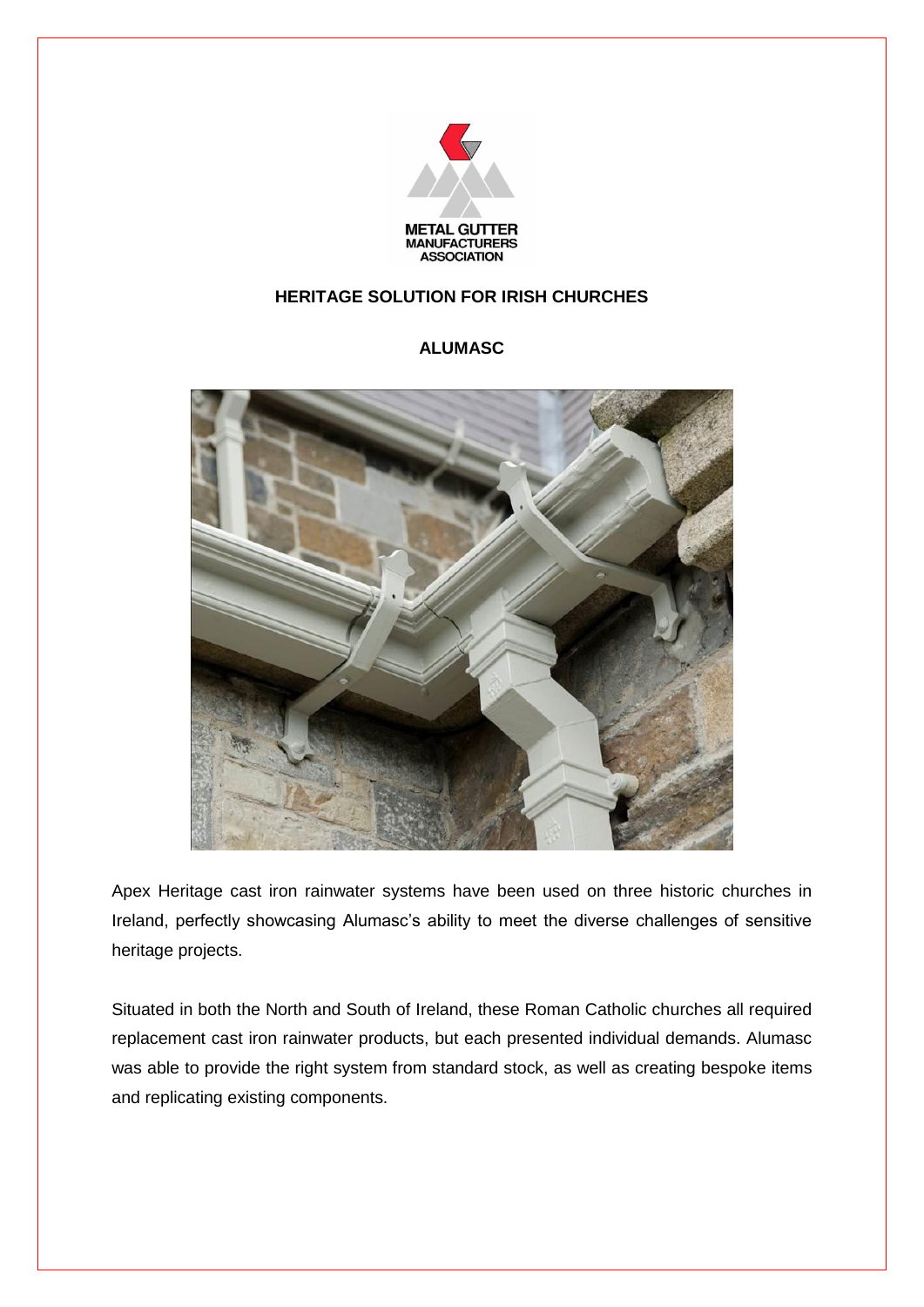For many projects, customers' expectations can be met by Alumasc's standard Apex Heritage range as was the case at Nicker Church in County Limerick where Alumasc provided the 6x4 moulded cast iron gutter downpipes and holderbats for the refurbishment of the rainwater system.

An extensive range of Alumasc's Apex Heritage painted and primed cast iron rainwater is available ex-stock, offering the most well-used profiles in a range of 8 standard colour options with an unrivalled lead time of three days. A next day service is available for urgent projects.

'Bespoke' components can be made to order at Alumasc's manufacturing facility in St Helens. At St Patrick's Church, in Dungiven, Co Londonderry, Alumasc provided a special 8 inch half round gutter along with 17m of radius gutter, all fitted on special rafter brackets.

For the imposing gothic revival Catholic Church in Tramore, Co Waterford, parts of the original system were reproduced, by creating exact replicas from moulds made from the existing components.

The made-to-order cast iron range is specifically designed to yield all of the benefits associated with the standard Apex range, satisfying all the style options for new buildings whilst addressing the challenges of exact replacement for refurbishment and restoration.

To further support its rainwater product offer Alumasc recently appointed a dedicated cast iron specialist. Historically, Garry Blowman had worked extensively with Alumasc's complete range of rainwater and drainage products, and is now concentrating closely on bespoke cast Iron rainwater solutions. Garry can provide specifically tailored design advice and technical support to architects, specifiers and contractors, for any application, from concept to completion.

For further details on Alumasc's rainwater systems, please visit [www.alumascrainwater.co.uk](http://www.alumascrainwater.co.uk/) or to request literature please contact Alumasc on 0808 100 2008.